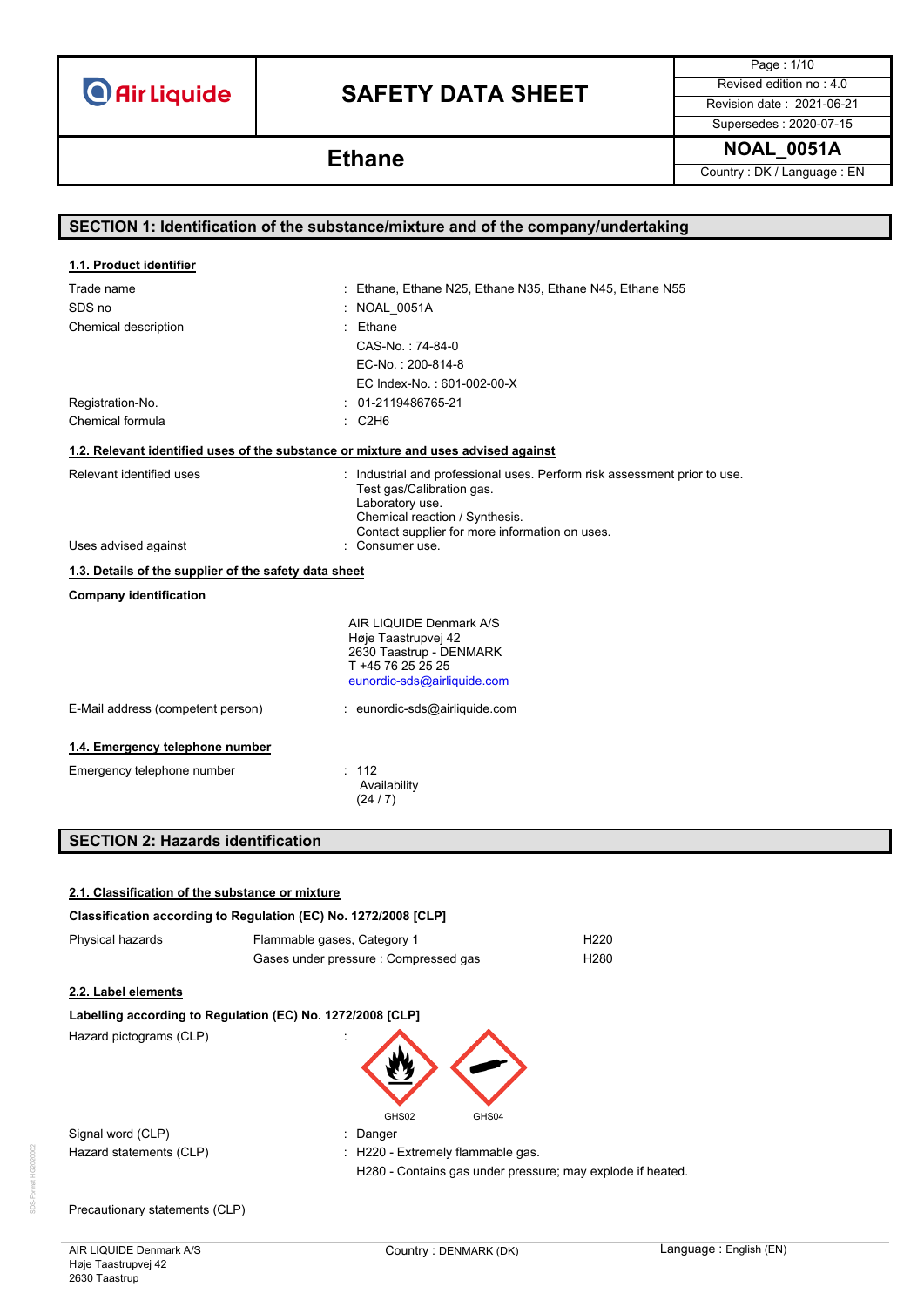

## **SAFETY DATA SHEET** Revised edition no : 4.0

Page : 2/10 Supersedes : 2020-07-15

## **NOAL\_0051A Ethane**

Country : DK / Language : EN

- Prevention : P210 Keep away from heat, hot surfaces, sparks, open flames and other ignition sources. No smoking. - Response : P377 - Leaking gas fire: Do not extinguish, unless leak can be stopped safely. P381 - In case of leakage, eliminate all ignition sources.
	- Storage : P403 Store in a well-ventilated place.

#### **2.3. Other hazards**

: None.

### **SECTION 3: Composition/information on ingredients**

#### **3.1. Substances**

| <b>Name</b> | <b>Product identifier</b>                                                                                     | Composition [V-%]: | <b>Classification according to</b><br><b>Regulation (EC) No. 1272/2008 [CLP]</b> |
|-------------|---------------------------------------------------------------------------------------------------------------|--------------------|----------------------------------------------------------------------------------|
| Ethane      | (CAS-No.) 74-84-0<br>(EC-No.) 200-814-8<br>(EC Index-No.) 601-002-00-X<br>(Registration-No.) 01-2119486765-21 | 100                | Flam. Gas 1, H220<br>Press. Gas (Comp.), H280                                    |

*Contains no other components or impurities which will influence the classification of the product.*

#### : Not applicable. **3.2. Mixtures**

#### **SECTION 4: First aid measures**

#### **4.1. Description of first aid measures**

| - Inhalation                                                     |  | : Remove victim to uncontaminated area wearing self contained breathing apparatus. Keep<br>victim warm and rested. Call a doctor. Perform cardiopulmonary resuscitation if breathing<br>stopped. |  |
|------------------------------------------------------------------|--|--------------------------------------------------------------------------------------------------------------------------------------------------------------------------------------------------|--|
| - Skin contact                                                   |  | : Adverse effects not expected from this product.                                                                                                                                                |  |
| - Eye contact                                                    |  | : Adverse effects not expected from this product.                                                                                                                                                |  |
| - Ingestion                                                      |  | : Ingestion is not considered a potential route of exposure.                                                                                                                                     |  |
| 4.2. Most important symptoms and effects, both acute and delayed |  |                                                                                                                                                                                                  |  |

: Refer to section 11.

#### **4.3. Indication of any immediate medical attention and special treatment needed**

: None.

### **SECTION 5: Firefighting measures**

#### **5.1. Extinguishing media**

| - Suitable extinguishing media                             | $\therefore$ Water spray or fog.    |  |  |  |
|------------------------------------------------------------|-------------------------------------|--|--|--|
|                                                            | Dry powder.                         |  |  |  |
| - Unsuitable extinguishing media                           | : Carbon dioxide.                   |  |  |  |
|                                                            | Do not use water jet to extinguish. |  |  |  |
| 5.2. Special hazards arising from the substance or mixture |                                     |  |  |  |
|                                                            |                                     |  |  |  |

| Specific hazards              | Exposure to fire may cause containers to rupture/explode. |
|-------------------------------|-----------------------------------------------------------|
| Hazardous combustion products | : Carbon monoxide.                                        |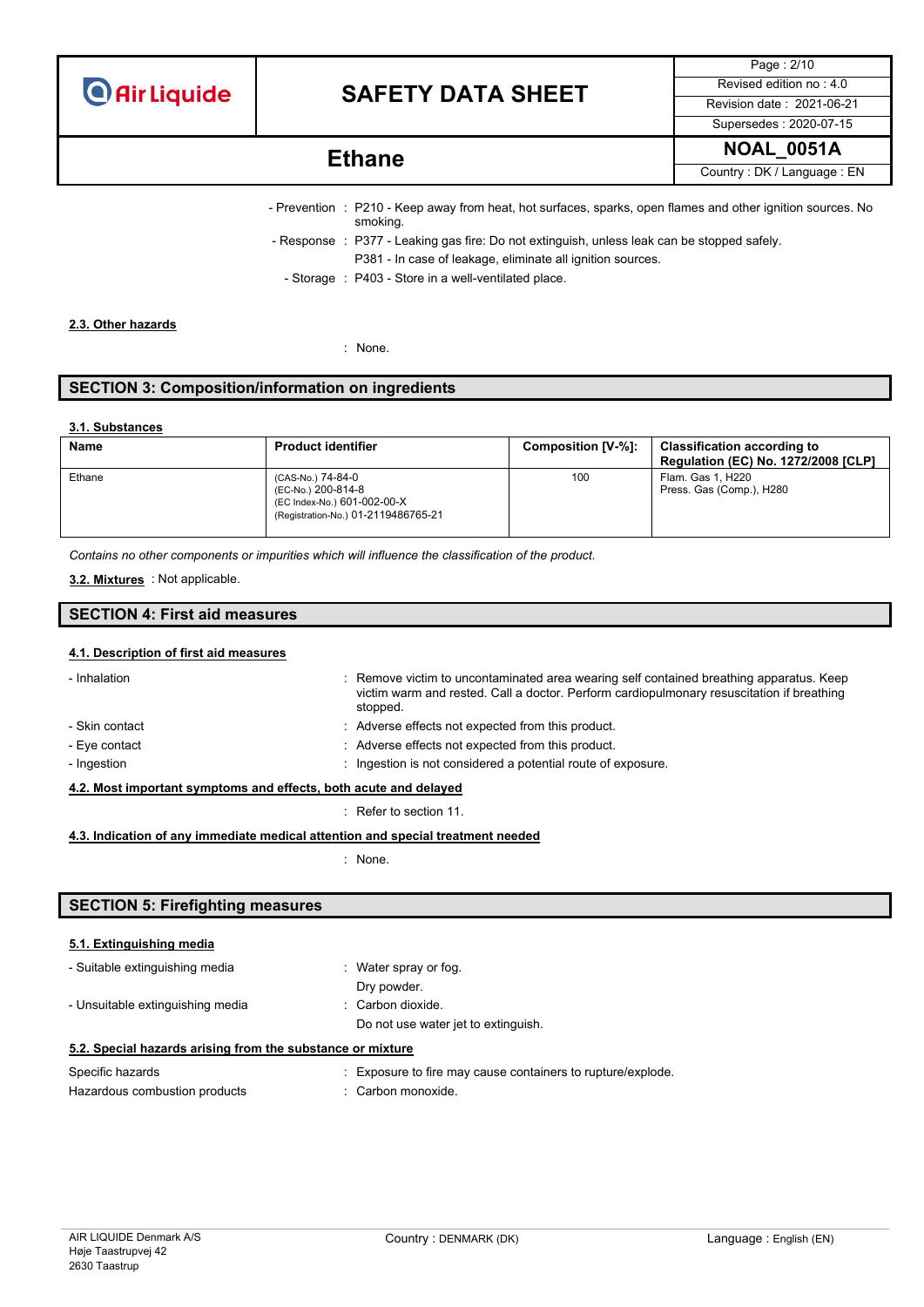# **SAFETY DATA SHEET** Revised edition no : 4.0

Page : 3/10 Supersedes : 2020-07-15

**NOAL\_0051A Ethane**

Country : DK / Language : EN

| 5.3. Advice for firefighters                   |                                                                                                                                                                                                                                                                                                                   |  |
|------------------------------------------------|-------------------------------------------------------------------------------------------------------------------------------------------------------------------------------------------------------------------------------------------------------------------------------------------------------------------|--|
| Specific methods                               | : Use fire control measures appropriate for the surrounding fire. Exposure to fire and heat<br>radiation may cause gas receptacles to rupture. Cool endangered receptacles with water spray<br>jet from a protected position. Prevent water used in emergency cases from entering sewers and<br>drainage systems. |  |
|                                                | If possible, stop flow of product.                                                                                                                                                                                                                                                                                |  |
|                                                | Use water spray or fog to knock down fire fumes if possible.                                                                                                                                                                                                                                                      |  |
|                                                | Do not extinguish a leaking gas flame unless absolutely necessary. Spontaneous/explosive re-<br>ignition may occur. Extinguish any other fire.                                                                                                                                                                    |  |
|                                                | Move containers away from the fire area if this can be done without risk.                                                                                                                                                                                                                                         |  |
| Special protective equipment for fire fighters | : In confined space use self-contained breathing apparatus.                                                                                                                                                                                                                                                       |  |
|                                                | Standard protective clothing and equipment (Self Contained Breathing Apparatus) for fire<br>fighters.                                                                                                                                                                                                             |  |
|                                                | Standard EN 137 - Self-contained open-circuit compressed air breathing apparatus with full<br>face mask.                                                                                                                                                                                                          |  |
|                                                | Standard EN 469 - Protective clothing for firefighters. Standard - EN 659: Protective gloves for<br>firefighters.                                                                                                                                                                                                 |  |
|                                                |                                                                                                                                                                                                                                                                                                                   |  |

### **SECTION 6: Accidental release measures**

### **6.1. Personal precautions, protective equipment and emergency procedures**

|                                                           | : Try to stop release.                                                                                |
|-----------------------------------------------------------|-------------------------------------------------------------------------------------------------------|
|                                                           | Evacuate area.                                                                                        |
|                                                           | Monitor concentration of released product.                                                            |
|                                                           | Consider the risk of potentially explosive atmospheres.                                               |
|                                                           | Wear self-contained breathing apparatus when entering area unless atmosphere is proved to<br>be safe. |
|                                                           | Eliminate ignition sources.                                                                           |
|                                                           | Ensure adequate air ventilation.                                                                      |
|                                                           | Act in accordance with local emergency plan.                                                          |
|                                                           | Stay upwind.                                                                                          |
| 6.2. Environmental precautions                            |                                                                                                       |
|                                                           | : Try to stop release.                                                                                |
| 6.3. Methods and material for containment and cleaning up |                                                                                                       |
|                                                           | : Ventilate area.                                                                                     |
| 6.4. Reference to other sections                          |                                                                                                       |
|                                                           | : See also sections 8 and 13.                                                                         |

### **SECTION 7: Handling and storage**

### **7.1. Precautions for safe handling**

| AIR LIQUIDE Denmark A/S | Country: DENMARK (DK)                                                                                                       | Language: English (EN)                                                                            |  |  |  |                                                          |
|-------------------------|-----------------------------------------------------------------------------------------------------------------------------|---------------------------------------------------------------------------------------------------|--|--|--|----------------------------------------------------------|
|                         |                                                                                                                             | Assess the risk of potentially explosive atmospheres and the need for explosion-proof             |  |  |  |                                                          |
|                         | Avoid suck back of water, acid and alkalis.                                                                                 |                                                                                                   |  |  |  |                                                          |
|                         | temperature. Contact your gas supplier if in doubt.                                                                         | Use only properly specified equipment which is suitable for this product, its supply pressure and |  |  |  |                                                          |
|                         | Ensure the complete gas system was (or is regularily) checked for leaks before use.<br>Do not smoke while handling product. |                                                                                                   |  |  |  |                                                          |
|                         |                                                                                                                             |                                                                                                   |  |  |  | Consider pressure relief device(s) in gas installations. |
|                         | Only experienced and properly instructed persons should handle gases under pressure.                                        |                                                                                                   |  |  |  |                                                          |
|                         |                                                                                                                             | The product must be handled in accordance with good industrial hygiene and safety<br>procedures.  |  |  |  |                                                          |
|                         | Avoid release of product into atmosphere.                                                                                   |                                                                                                   |  |  |  |                                                          |
| Safe use of the product | $\therefore$ Do not breathe gas.                                                                                            |                                                                                                   |  |  |  |                                                          |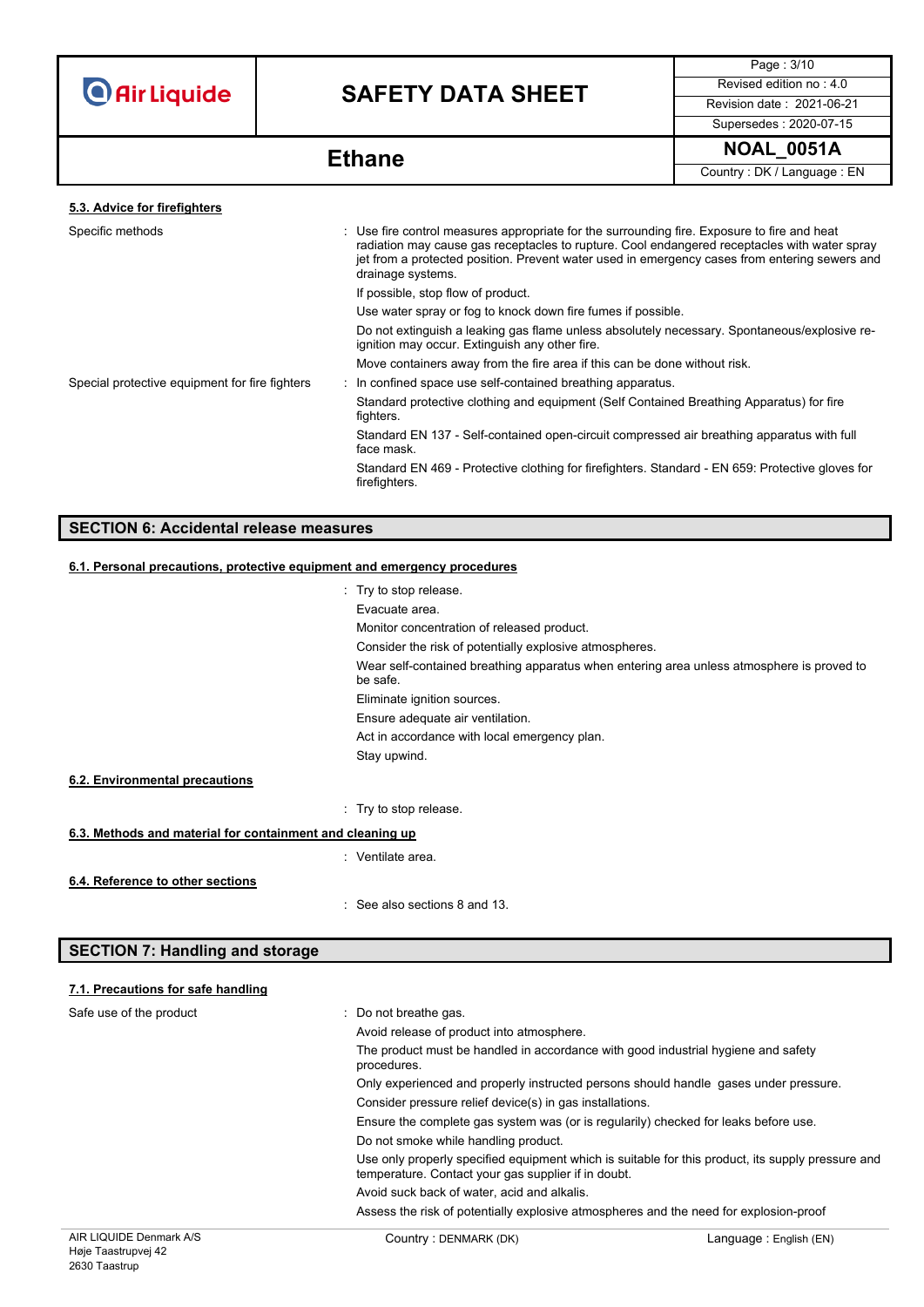# **SAFETY DATA SHEET** Revised edition no : 4.0

Supersedes : 2020-07-15

Page : 4/10

**Ethane** 

| <b>NOAL</b> | 0051A |
|-------------|-------|
|             |       |

Country : DK / Language : EN

|                                                                   | equipment.                                                                                                                                                       |
|-------------------------------------------------------------------|------------------------------------------------------------------------------------------------------------------------------------------------------------------|
|                                                                   | Purge air from system before introducing gas.                                                                                                                    |
|                                                                   | Take precautionary measures against static discharge.                                                                                                            |
|                                                                   | Keep away from ignition sources (including static discharges).                                                                                                   |
|                                                                   | Consider the use of only non-sparking tools.                                                                                                                     |
|                                                                   | Ensure equipment is adequately earthed.                                                                                                                          |
| Safe handling of the gas receptacle                               | Refer to supplier's container handling instructions.                                                                                                             |
|                                                                   | Do not allow backfeed into the container.                                                                                                                        |
|                                                                   | Protect containers from physical damage; do not drag, roll, slide or drop.                                                                                       |
|                                                                   | When moving cylinders, even for short distances, use a cart (trolley, hand truck, etc.) designed<br>to transport cylinders.                                      |
|                                                                   | Leave valve protection caps in place until the container has been secured against either a wall<br>or bench or placed in a container stand and is ready for use. |
|                                                                   | If user experiences any difficulty operating valve discontinue use and contact supplier.                                                                         |
|                                                                   | Never attempt to repair or modify container valves or safety relief devices.                                                                                     |
|                                                                   | Damaged valves should be reported immediately to the supplier.                                                                                                   |
|                                                                   | Keep container valve outlets clean and free from contaminants particularly oil and water.                                                                        |
|                                                                   | Replace valve outlet caps or plugs and container caps where supplied as soon as container is<br>disconnected from equipment.                                     |
|                                                                   | Close container valve after each use and when empty, even if still connected to equipment.                                                                       |
|                                                                   | Never attempt to transfer gases from one cylinder/container to another.                                                                                          |
|                                                                   | Never use direct flame or electrical heating devices to raise the pressure of a container.                                                                       |
|                                                                   | Do not remove or deface labels provided by the supplier for the identification of the content of<br>the container.                                               |
|                                                                   | Suck back of water into the container must be prevented.                                                                                                         |
|                                                                   | Open valve slowly to avoid pressure shock.                                                                                                                       |
| 7.2. Conditions for safe storage, including any incompatibilities |                                                                                                                                                                  |
|                                                                   | : Observe all regulations and local requirements regarding storage of containers.                                                                                |
|                                                                   | Containers should not be stored in conditions likely to encourage corrosion.                                                                                     |
|                                                                   | Container valve guards or caps should be in place.                                                                                                               |
|                                                                   | Containers should be stored in the vertical position and properly secured to prevent them from<br>falling over.                                                  |
|                                                                   | Stored containers should be periodically checked for general condition and leakage.                                                                              |
|                                                                   | Keep container below 50°C in a well ventilated place.                                                                                                            |
|                                                                   | Store containers in location free from fire risk and away from sources of heat and ignition.                                                                     |
|                                                                   | Keep away from combustible materials.                                                                                                                            |
|                                                                   | Segregate from oxidant gases and other oxidants in store.                                                                                                        |
|                                                                   | All electrical equipment in the storage areas should be compatible with the risk of a potentially                                                                |
|                                                                   | explosive atmosphere.                                                                                                                                            |
| 7.3. Specific end use(s)                                          |                                                                                                                                                                  |
|                                                                   | : None.                                                                                                                                                          |
|                                                                   |                                                                                                                                                                  |

### **SECTION 8: Exposure controls/personal protection**

#### **8.1. Control parameters**

| DNEL (Derived-No Effect Level)           | None established. |
|------------------------------------------|-------------------|
| PNEC (Predicted No-Effect Concentration) | None established. |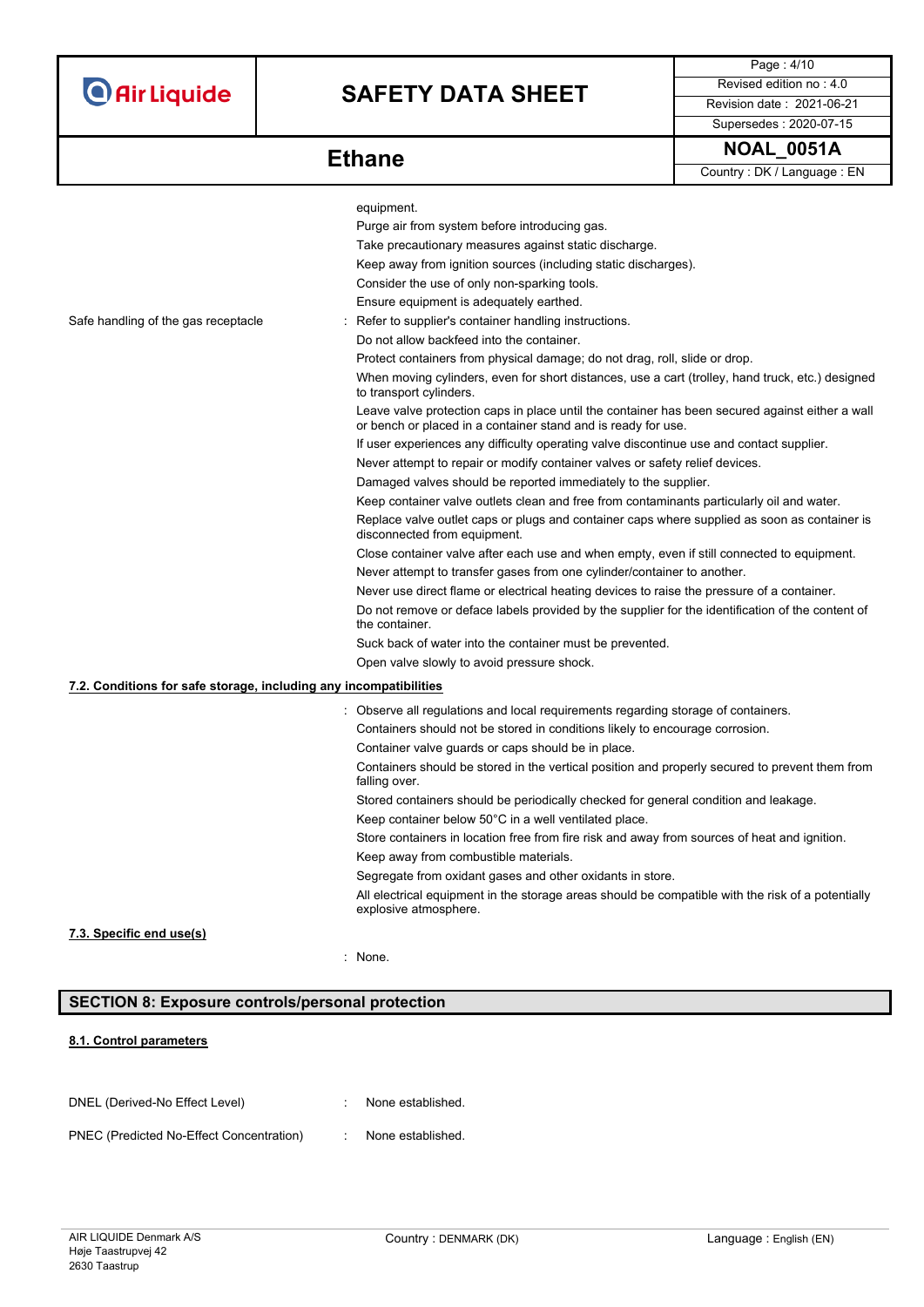# **SAFETY DATA SHEET** Revised edition no : 4.0

Supersedes : 2020-07-15

Page : 5/10

**NOAL\_0051A Ethane** Country : DK / Language : EN

#### **8.2. Exposure controls**

| 8.2.1. Appropriate engineering controls                                   |                                                                                                                                                                                                                                                                                                                                                                                                                                                                                            |
|---------------------------------------------------------------------------|--------------------------------------------------------------------------------------------------------------------------------------------------------------------------------------------------------------------------------------------------------------------------------------------------------------------------------------------------------------------------------------------------------------------------------------------------------------------------------------------|
|                                                                           | : Provide adequate general and local exhaust ventilation.                                                                                                                                                                                                                                                                                                                                                                                                                                  |
|                                                                           | Product to be handled in a closed system.                                                                                                                                                                                                                                                                                                                                                                                                                                                  |
|                                                                           | Systems under pressure should be regularily checked for leakages.                                                                                                                                                                                                                                                                                                                                                                                                                          |
|                                                                           | Ensure exposure is below occupational exposure limits (where available).                                                                                                                                                                                                                                                                                                                                                                                                                   |
|                                                                           | Gas detectors should be used when flammable gases/vapours may be released.                                                                                                                                                                                                                                                                                                                                                                                                                 |
|                                                                           | Consider the use of a work permit system e.g. for maintenance activities.                                                                                                                                                                                                                                                                                                                                                                                                                  |
| 8.2.2. Individual protection measures, e.g. personal protective equipment |                                                                                                                                                                                                                                                                                                                                                                                                                                                                                            |
|                                                                           | : A risk assessment should be conducted and documented in each work area to assess the risks<br>related to the use of the product and to select the PPE that matches the relevant risk. The<br>following recommendations should be considered:<br>PPE compliant to the recommended EN/ISO standards should be selected.                                                                                                                                                                    |
| • Eye/face protection                                                     | : Wear safety glasses with side shields.<br>Standard EN 166 - Personal eye-protection - specifications.                                                                                                                                                                                                                                                                                                                                                                                    |
| • Skin protection                                                         |                                                                                                                                                                                                                                                                                                                                                                                                                                                                                            |
| - Hand protection                                                         | : Wear working gloves when handling gas containers.                                                                                                                                                                                                                                                                                                                                                                                                                                        |
|                                                                           | Standard EN 388 - Protective gloves against mechanical risk.                                                                                                                                                                                                                                                                                                                                                                                                                               |
| - Other                                                                   | Consider the use of flame resistant anti-static safety clothing.<br>Standard EN ISO 14116 - Limited flame spread materials.<br>Standard EN 1149-5 - Protective clothing: Electrostatic properties.<br>Wear safety shoes while handling containers.<br>Standard EN ISO 20345 - Personal protective equipment - Safety footwear.                                                                                                                                                             |
| • Respiratory protection                                                  | Gas filters may be used if all surrounding conditions e.g. type and concentration of the<br>contaminant(s) and duration of use are known.<br>Use gas filters with full face mask, where exposure limits may be exceeded for a short-term<br>period, e.g. connecting or disconnecting containers.<br>Recommended: Filter AX (brown).<br>Gas filters do not protect against oxygen deficiency.<br>Standard EN 14387 - Gas filter(s), combined filter(s) and standard EN136, full face masks. |
| • Thermal hazards                                                         | None in addition to the above sections.                                                                                                                                                                                                                                                                                                                                                                                                                                                    |
| 8.2.3. Environmental exposure controls                                    | . Defer to legal requisions for restriction of emissions to the atmosphere. See section 12 for                                                                                                                                                                                                                                                                                                                                                                                             |

: Refer to local regulations for restriction of emissions to the atmosphere. See section 13 for specific methods for waste gas treatment.

## **SECTION 9: Physical and chemical properties**

#### **9.1. Information on basic physical and chemical properties**

Appearance

| Physical state at 20°C / 101.3kPa<br>$\bullet$ | : Gas                                                                   |
|------------------------------------------------|-------------------------------------------------------------------------|
| Colour<br>$\bullet$                            | : Colourless.                                                           |
| Odour                                          | : Odourless, Stenchant often added.                                     |
| Odour threshold                                | : Odour threshold is subjective and inadequate to warn of overexposure. |
| рH                                             | : Not applicable for gases and gas mixtures.                            |
| Melting point / Freezing point                 | $: -183 °C$                                                             |
| Boiling point                                  | $: -88.6 °C$                                                            |
| Flash point                                    | Not applicable for gases and gas mixtures.                              |
| Evaporation rate                               | : Not applicable for gases and gas mixtures.                            |
| Flammability (solid, gas)                      | : Extremely flammable gas                                               |
|                                                |                                                                         |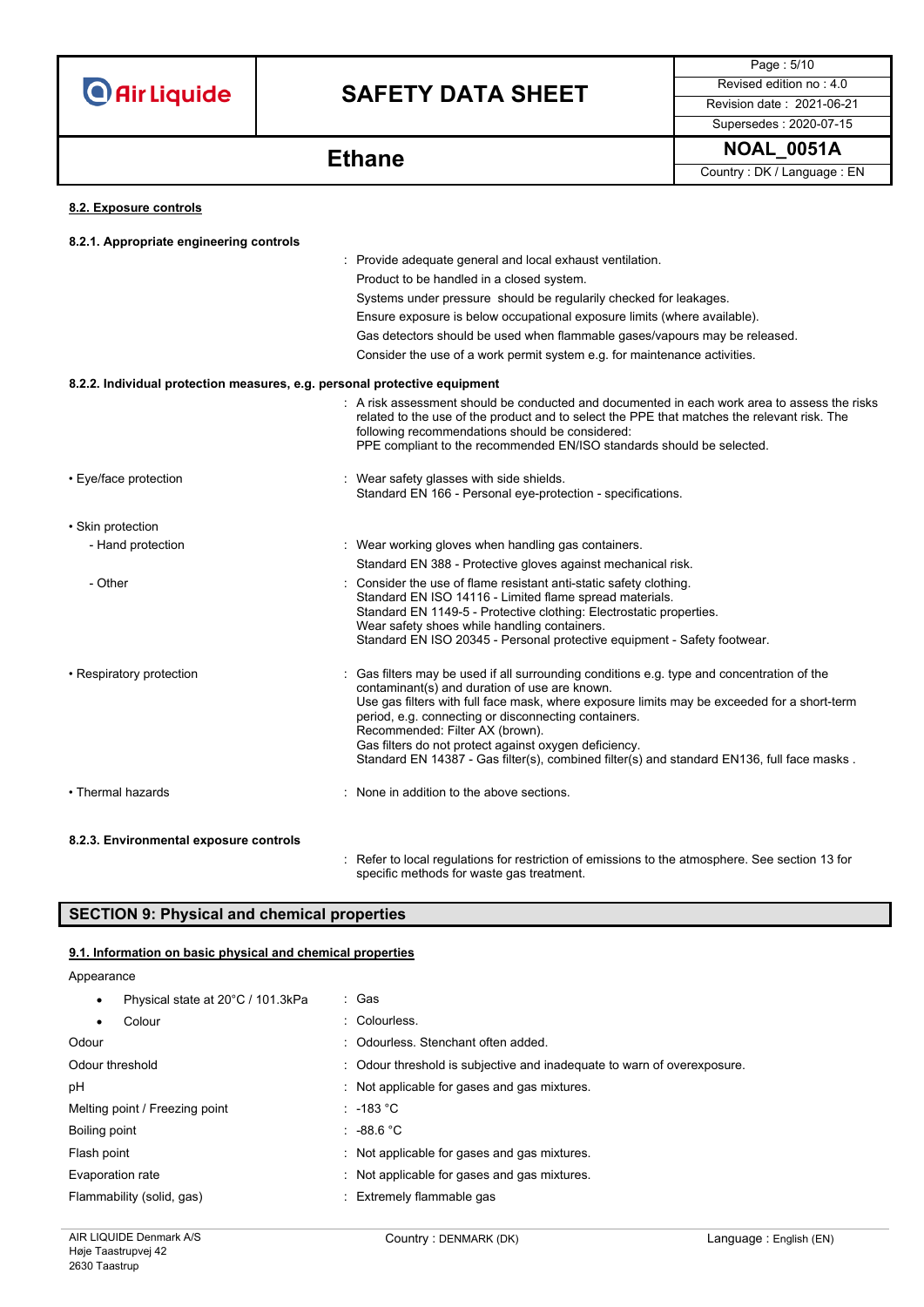# **SAFETY DATA SHEET** Revised edition no : 4.0

Page : 6/10

## Supersedes : 2020-07-15

**NOAL\_0051A** Country : DK / Language : EN

| <b>Explosive limits</b>                         | $2.4 - 14.3$ vol %            |
|-------------------------------------------------|-------------------------------|
| Vapour pressure [20°C]                          | : 37.8 bar(a)                 |
| Vapour pressure [50°C]                          | Not applicable.               |
| Vapour density                                  | Not applicable.               |
| Relative density, liquid (water=1)              | 0.54                          |
| Relative density, gas (air=1)                   | : 1                           |
| Water solubility                                | $: 61 \text{ mg/l}$           |
| Partition coefficient n-octanol/water (Log Kow) | 1.81                          |
| Auto-ignition temperature                       | $:515\degree$ C               |
| Decomposition temperature                       | Not applicable.               |
| Viscosity                                       | : No reliable data available. |
| Explosive properties                            | Not applicable.               |
| Oxidising properties                            | Not applicable.               |
| 9.2. Other information                          |                               |
| Molar mass                                      | $: 30$ g/mol                  |
| Critical temperature [°C]                       | : 32 °C                       |

| <b>SECTION 10: Stability and reactivity</b>  |                                                                                                           |  |
|----------------------------------------------|-----------------------------------------------------------------------------------------------------------|--|
| 10.1. Reactivity                             |                                                                                                           |  |
|                                              | : No reactivity hazard other than the effects described in sub-sections below.                            |  |
| 10.2. Chemical stability                     |                                                                                                           |  |
|                                              | : Stable under normal conditions.                                                                         |  |
| 10.3. Possibility of hazardous reactions     |                                                                                                           |  |
|                                              | : Can form explosive mixture with air.                                                                    |  |
|                                              | May react violently with oxidants.                                                                        |  |
| 10.4. Conditions to avoid                    |                                                                                                           |  |
|                                              | : Keep away from heat/sparks/open flames/hot surfaces. - No smoking.                                      |  |
|                                              | Avoid moisture in installation systems.                                                                   |  |
| 10.5. Incompatible materials                 |                                                                                                           |  |
|                                              | : Air, Oxidisers.                                                                                         |  |
|                                              | For additional information on compatibility refer to ISO 11114.                                           |  |
| 10.6. Hazardous decomposition products       |                                                                                                           |  |
|                                              | : Under normal conditions of storage and use, hazardous decomposition products should not be<br>produced. |  |
| <b>SECTION 11: Toxicological information</b> |                                                                                                           |  |

| 11.1. Information on toxicological effects |                                                                                                                   |                        |
|--------------------------------------------|-------------------------------------------------------------------------------------------------------------------|------------------------|
| <b>Acute toxicity</b>                      | : Toxicological effects not expected from this product if occupational exposure limit values are<br>not exceeded. |                        |
| <b>Skin corrosion/irritation</b>           | : No known effects from this product.                                                                             |                        |
| Serious eye damage/irritation              | : No known effects from this product.                                                                             |                        |
| Respiratory or skin sensitisation          | : No known effects from this product.                                                                             |                        |
| Germ cell mutagenicity                     | : No known effects from this product.                                                                             |                        |
| Carcinogenicity                            | : No known effects from this product.                                                                             |                        |
| AIR LIQUIDE Denmark A/S                    | Country: DENMARK (DK)                                                                                             | Language: English (EN) |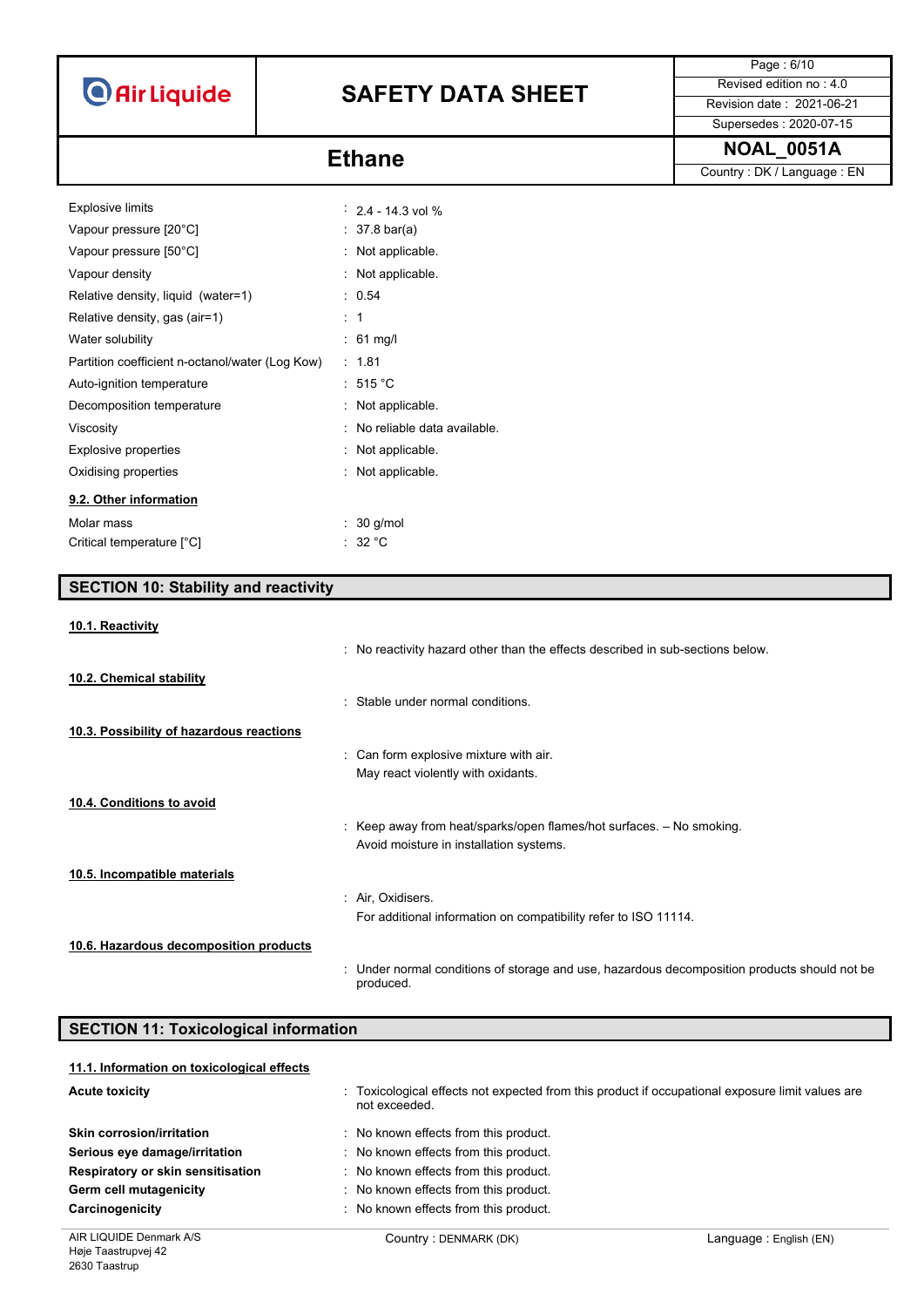# **SAFETY DATA SHEET** Revised edition no : 4.0

Supersedes : 2020-07-15

Page : 7/10

**NOAL\_0051A Ethane** Country : DK / Language : EN

### **Reproductive toxicity in the state of the state of the state of the state of the state of the state of the state of the state of the state of the state of the state of the state of the state of the state of the state of**

| Toxic for reproduction: Fertility    | : No known effects from this product.        |
|--------------------------------------|----------------------------------------------|
| Toxic for reproduction: unborn child | : No known effects from this product.        |
| <b>STOT-single exposure</b>          | No known effects from this product.          |
| <b>STOT-repeated exposure</b>        | : No known effects from this product.        |
| <b>Aspiration hazard</b>             | : Not applicable for gases and gas mixtures. |

### **SECTION 12: Ecological information**

#### **12.1. Toxicity**

| Assessment                               | Classification criteria are not met.                                                                                            |
|------------------------------------------|---------------------------------------------------------------------------------------------------------------------------------|
| EC50 48h - Daphnia magna [mg/l]          | : 46.6 mg/l                                                                                                                     |
| EC50 72h - Algae [mg/l]                  | : $16.5 \text{ mq/l}$                                                                                                           |
| LC50 96 h - Fish [mq/l]                  | : $91.4$ mg/l                                                                                                                   |
| Ethane (74-84-0)                         |                                                                                                                                 |
| EC50 48h - Daphnia magna [mg/l]          | 46.6 mg/l                                                                                                                       |
| EC50 72h - Algae [mg/l]                  | $16.5$ mg/l                                                                                                                     |
| LC50 96 h - Fish [mg/l]                  | 91.4 mg/l                                                                                                                       |
| 12.2. Persistence and degradability      |                                                                                                                                 |
| Assessment                               | : The substance is readily biodegradable. Unlikely to persist.                                                                  |
| 12.3. Bioaccumulative potential          |                                                                                                                                 |
| Assessment                               | Not expected to bioaccumulate due to the low log Kow (log Kow $<$ 4).<br>Refer to section 9.                                    |
| 12.4. Mobility in soil                   |                                                                                                                                 |
| Assessment                               | Because of its high volatility, the product is unlikely to cause ground or water pollution.<br>Partition into soil is unlikely. |
| 12.5. Results of PBT and vPvB assessment |                                                                                                                                 |
| Assessment                               | : Not classified as PBT or vPvB.                                                                                                |
| 12.6. Other adverse effects              |                                                                                                                                 |
| Other adverse effects                    | : No known effects from this product.                                                                                           |
| Effect on the ozone layer                | : None.                                                                                                                         |
| Global warming potential [CO2=1]         | : 6                                                                                                                             |
| Effect on global warming                 | Contains greenhouse gas(es).                                                                                                    |
|                                          | When discharged in large quantities may contribute to the greenhouse effect.                                                    |

### **SECTION 13: Disposal considerations**

### **13.1. Waste treatment methods**

| Contact supplier if guidance is required.                                                                                                                                     |
|-------------------------------------------------------------------------------------------------------------------------------------------------------------------------------|
| Do not discharge into areas where there is a risk of forming an explosive mixture with air.<br>Waste gas should be flared through a suitable burner with flash back arrestor. |
| Do not discharge into any place where its accumulation could be dangerous.                                                                                                    |
| Ensure that the emission levels from local regulations or operating permits are not exceeded.                                                                                 |
| Refer to the EIGA code of practice Doc.30 "Disposal of Gases", downloadable at<br>http://www.eiga.org for more guidance on suitable disposal methods.                         |
| Return unused product in original container to supplier.                                                                                                                      |
|                                                                                                                                                                               |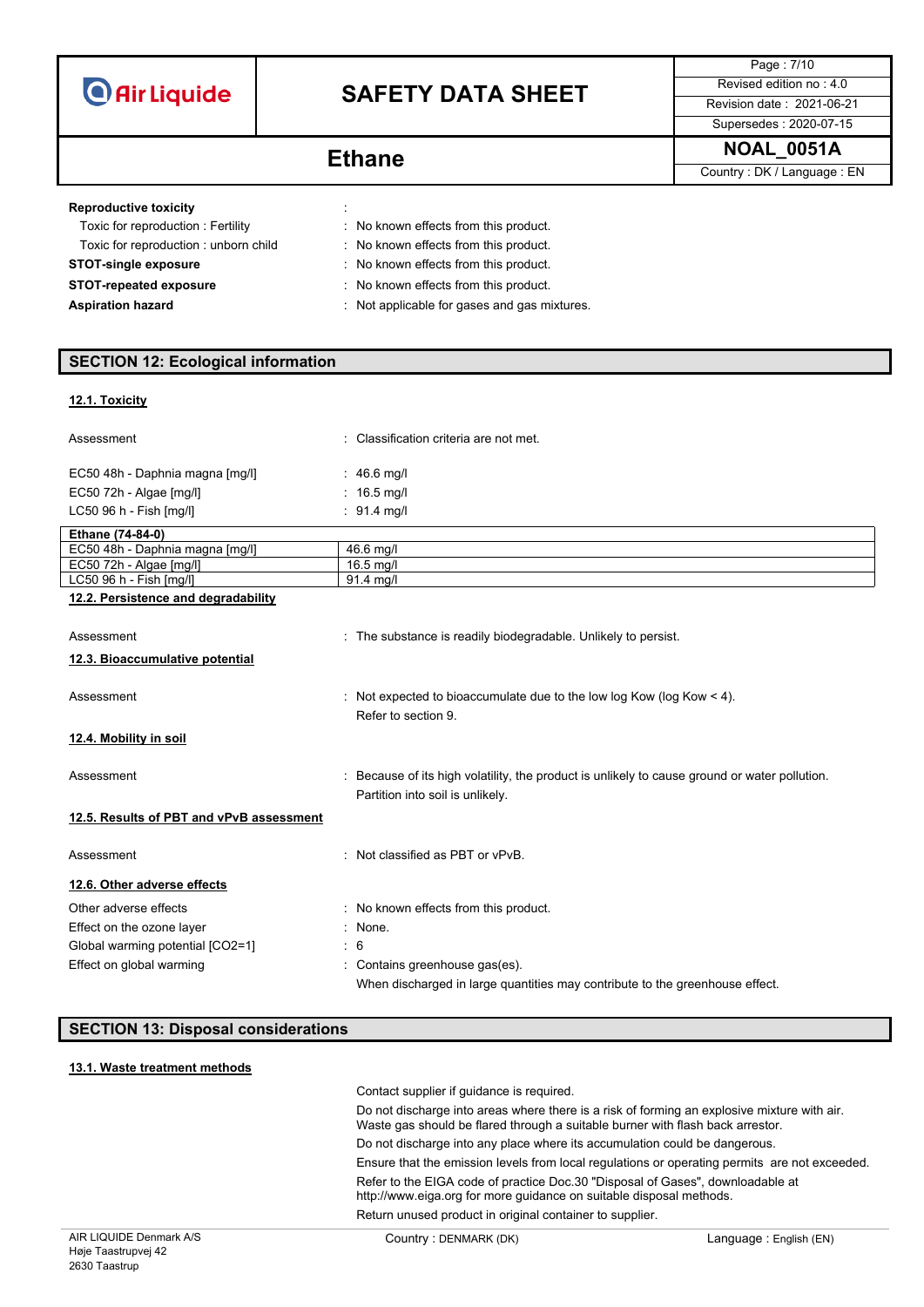| <b>O</b> Air Liquide |  |  |
|----------------------|--|--|

# **SAFETY DATA SHEET** Revised edition no : 4.0

Page : 8/10 Supersedes : 2020-07-15 **NOAL\_0051A Ethane**

Country : DK / Language : EN

List of hazardous waste codes (from Commission Decision 2000/532/EC as amended)

: 16 05 04 \*: Gases in pressure containers (including halons) containing hazardous substances.

**13.2. Additional information**

: External treatment and disposal of waste should comply with applicable local and/or national regulations.

| <b>SECTION 14: Transport information</b>  |                                                                                                                                                                |
|-------------------------------------------|----------------------------------------------------------------------------------------------------------------------------------------------------------------|
| 14.1. UN number                           |                                                                                                                                                                |
| UN-No.                                    | : 1035                                                                                                                                                         |
| 14.2. UN proper shipping name             |                                                                                                                                                                |
| Transport by road/rail (ADR/RID)          | <b>ETHANE</b>                                                                                                                                                  |
| Transport by air (ICAO-TI / IATA-DGR)     | Ethane                                                                                                                                                         |
| <b>Transport by sea (IMDG)</b>            | <b>ETHANE</b>                                                                                                                                                  |
| 14.3. Transport hazard class(es)          |                                                                                                                                                                |
| Labelling                                 |                                                                                                                                                                |
|                                           | 2.1 : Flammable gases.                                                                                                                                         |
| Transport by road/rail (ADR/RID)<br>Class | $\therefore$ 2                                                                                                                                                 |
| Classification code                       | : 2F                                                                                                                                                           |
| Hazard identification number              | : 23                                                                                                                                                           |
| <b>Tunnel Restriction</b>                 | : B/D - Tank carriage : Passage forbidden through tunnels of category B, C, D and E. Other<br>carriage : Passage forbidden through tunnels of category D and E |
| Transport by air (ICAO-TI / IATA-DGR)     |                                                                                                                                                                |
| Class / Div. (Sub. risk(s))               | : 2.1                                                                                                                                                          |
| Transport by sea (IMDG)                   |                                                                                                                                                                |
| Class / Div. (Sub. risk(s))               | : 2.1                                                                                                                                                          |
| Emergency Schedule (EmS) - Fire           | $: F-D$                                                                                                                                                        |
| Emergency Schedule (EmS) - Spillage       | $: S-U$                                                                                                                                                        |
| 14.4. Packing group                       |                                                                                                                                                                |
| Transport by road/rail (ADR/RID)          | Not established.                                                                                                                                               |
| Transport by air (ICAO-TI / IATA-DGR)     | Not established.                                                                                                                                               |
| Transport by sea (IMDG)                   | Not established.                                                                                                                                               |
| 14.5. Environmental hazards               |                                                                                                                                                                |
| Transport by road/rail (ADR/RID)          | : None.                                                                                                                                                        |
| Transport by air (ICAO-TI / IATA-DGR)     | None.<br>÷.                                                                                                                                                    |
| Transport by sea (IMDG)                   | None.<br>t.                                                                                                                                                    |
| 14.6. Special precautions for user        |                                                                                                                                                                |
| <b>Packing Instruction(s)</b>             |                                                                                                                                                                |
| Transport by road/rail (ADR/RID)          | : P200                                                                                                                                                         |

Transport by air (ICAO-TI / IATA-DGR)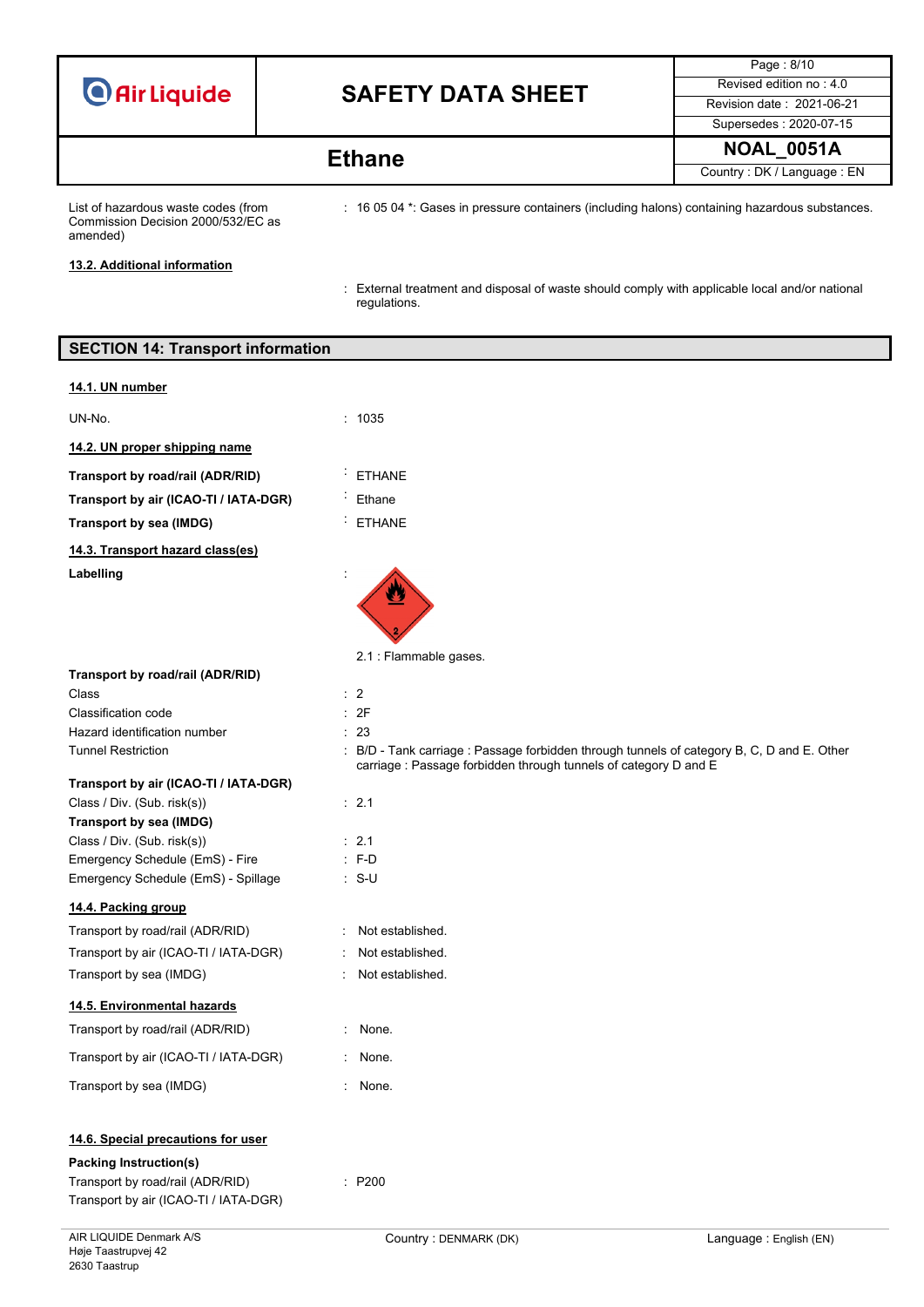## **SAFETY DATA SHEET** Revised edition no : 4.0

Supersedes : 2020-07-15

Page : 9/10

**NOAL\_0051A Ethane**

Country : DK / Language : EN

Passenger and Cargo Aircraft : Forbidden. Cargo Aircraft only **Example 200.** 200. Transport by sea (IMDG) **in the seam of the STAN** : P200

Special transport precautions : Avoid transport on vehicles where the load space is not separated from the driver's compartment.

> Ensure vehicle driver is aware of the potential hazards of the load and knows what to do in the event of an accident or an emergency.

- Before transporting product containers:
- Ensure there is adequate ventilation.
- Ensure that containers are firmly secured.
- Ensure valve is closed and not leaking.
- Ensure valve outlet cap nut or plug (where provided) is correctly fitted.
- Ensure valve protection device (where provided) is correctly fitted.

#### **14.7. Transport in bulk according to Annex II of Marpol and the IBC Code**

: Not applicable.

### **SECTION 15: Regulatory information**

#### **15.1. Safety, health and environmental regulations/legislation specific for the substance or mixture**

| <b>EU-Regulations</b>                     |                                                                             |
|-------------------------------------------|-----------------------------------------------------------------------------|
| Restrictions on use                       | : None.                                                                     |
| Seveso Directive: 2012/18/EU (Seveso III) | : Listed.                                                                   |
| <b>National regulations</b>               |                                                                             |
| National legislation                      | : Ensure all national/local regulations are observed.                       |
| <b>Denmark</b>                            |                                                                             |
| Recommendations Danish Regulation         | : Young people below the age of 18 years are not allowed to use the product |
| 15.2. Chemical safety assessment          |                                                                             |
|                                           | $\therefore$ A CSA has been carried out.                                    |
|                                           |                                                                             |

## **SECTION 16: Other information** Indication of changes **included in the Changes** : Revised safety data sheet in accordance with commission regulation (EU) No 453/2010.